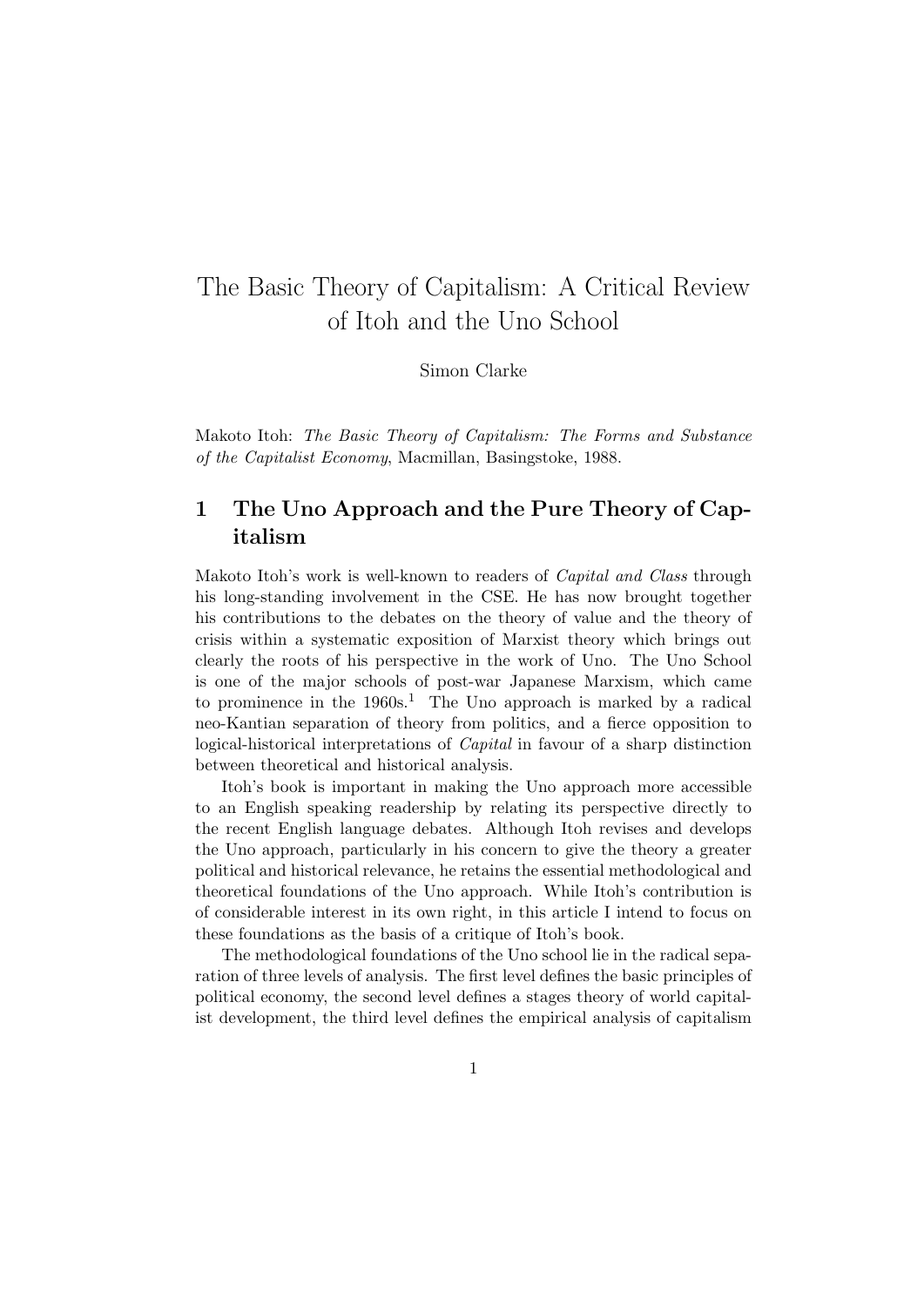as it occurs historically. Itoh's book relates exclusively to the first level of analysis, in providing the basic theory of capitalism.

This methodology should be distinguished from the ahistorical formalism of contemporary 'analytical Marxism', to the extent that the basic theory of capitalism is not developed a priori, but is abstracted from the historical tendencies of capitalist society as it actually exists. However the Uno approach remains formalistic, since the basis of this abstraction, and the corresponding division of levels between the basic theory, the stages theory, and historical analysis, is essentially arbitrary. The demarcation and specification of the basic theory is determined by purely analytical criteria, which define which historical tendencies correspond to the inner logic of capitalism, and which correspond to contingent factors introduced at the level of the stages theory or at the level of historical analysis. The result is that the pure theory is insulated from contact with the real world by the stages theory, which provides the link between theory and history. However the stages theory derives neither from the pure theory nor from historical abstraction, but essentially from the need to build a bridge between the two, so that the only escape from a scholastic formalism is provided by a stages theory which is at best undeveloped, and at worst arbitrary. While the attempt to escape from dogmatic reductionism is commendable, the result is that the theory provides no coherent purchase on the historical process of capitalist development, on the one hand, and no political guidance, on the other.

The element of arbitrariness appears both in the theoretical and the political differences within the Uno School, most particularly in the different characterisations of the contemporary stage of capitalist development. For Uno the pure theory is derived by abstracting the historical tendencies of the laisser-faire capitalism of mid-nineteenth century Britain. From 1870 to 1914 these historical tendencies were obstructed by the rise of monopoly and state intervention which disrupted the smooth operation of the law of value, and the period since 1917 has been a phase of transition from capitalism. Baba has recently pushed this analysis to its most absurd limits in identifying the Japanese corporation as the pre-figurative form of the new socialist society (Lie, 1987a, 1987b). Itoh, on the other hand, insists that the pure theory has to be derived by abstracting from the historical tendencies common to all three stages of capitalism (mercantilist, liberal and imperialist), which implies that the present stage, far from being transitional, is one in which the contradictions of capitalism, and the class struggle which they generate, are entering into their most antagonistic phase. While Itoh's approach is certainly theoretically and politically more coherent, it is no less arbitrary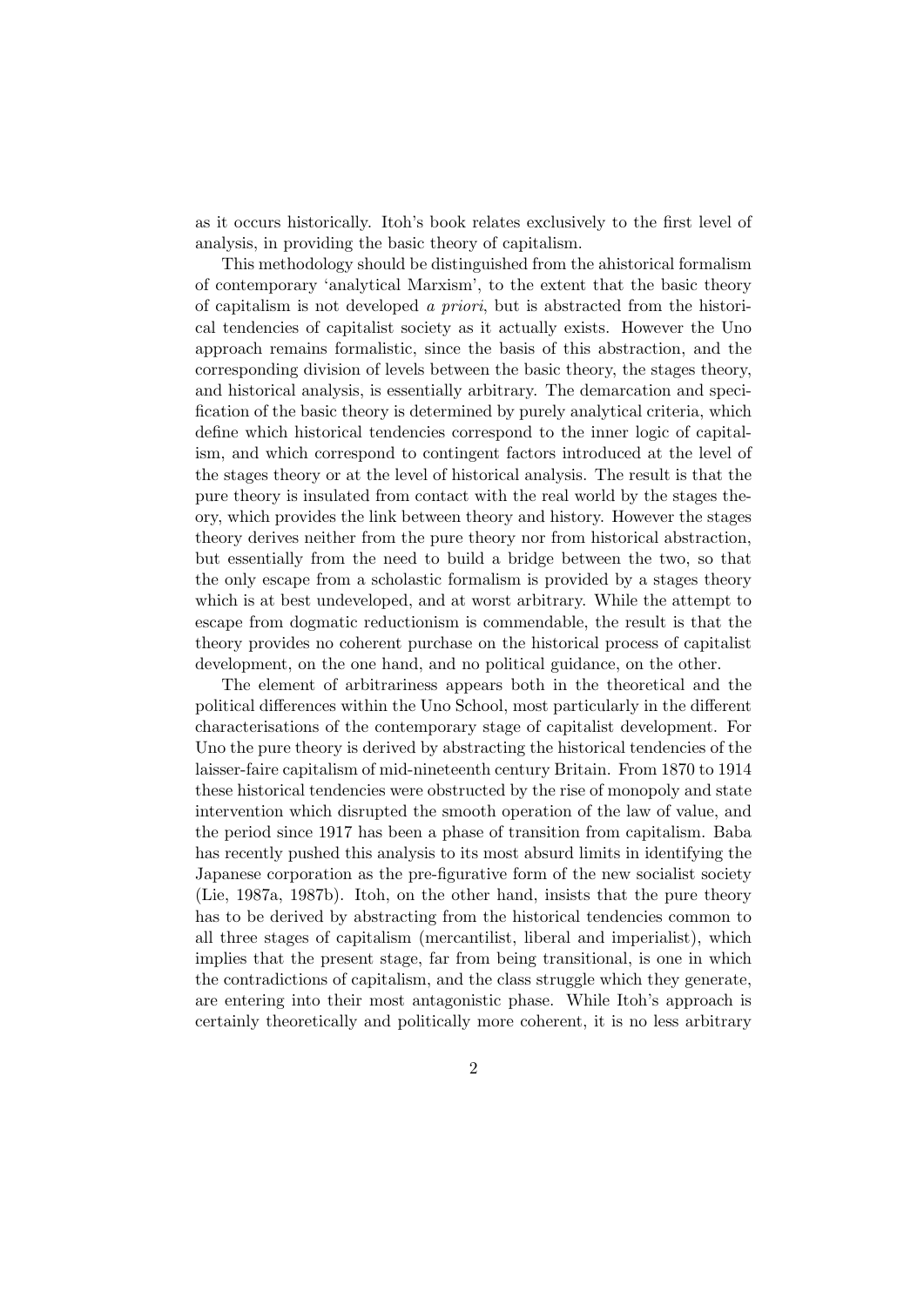than that of Uno to the extent that he retains the radical separation of theory from history which is the basis of the Uno approach.

The substantive originality of Uno's approach, and the basis of Itoh's interpretation of Marx, is his formulation of Marx's theory of value. At the heart of Itoh's book lies his development of Uno's value theory, and its application to the problems of skilled labour, joint production, the transformation problem, the forms of surplus value and the theory of crisis. Most of this discussion has appeared in previously published works, but its appearance in book form enables us to assess Itoh's contribution as a whole. In this review I will concentrate on an assessment of Itoh's discussion of the theory of value and the theory of crisis. My general argument is that although Itoh offers many stimulating and provocative ideas, his analysis suffers from the formalism and arbitrariness which is inherent in the Uno approach.

### 2 The Form and the Substance of Value

Itoh poses the problem of value by offering Uno's theory as a way of resolving the dilemma presented by the confrontation of Ricardianism with the 'Rubin School'. The Ricardians focus on embodied labour as the substance of value, to the neglect of the central question of the form of value, so obliterating the fundamental distinction between labour-time and value. The Rubin School, on the other hand, brings the form of value to the centre of the stage, but at the risk of losing sight of labour as the substance of value. For the Rubin School the substance of value is not embodied labour but abstract labour. However the amount of abstract labour embodied in a commodity cannot be defined independently of the exchange of commodities through which private labours are reduced to their common social substance. The only measure of abstract labour is correspondingly a monetary evaluation of the products of labour, expressed in their prices. The danger of such an interpretation is that reference to labour as the substance of value is reduced to an empty rhetorical gesture in a theory which never manages to penetrate the appearances of exchange relations because it obliterates the distinction between value and exchange value.<sup>2</sup>

For Itoh the Uno approach resolves this dilemma by radically separating the theories of the form of value and the substance of value. The pure theory of the forms of value does not make any reference to the substance of value, but only to the quantitative exchangeability of commodities in determinate ratios, which ratios are determined by the social process of reproduction of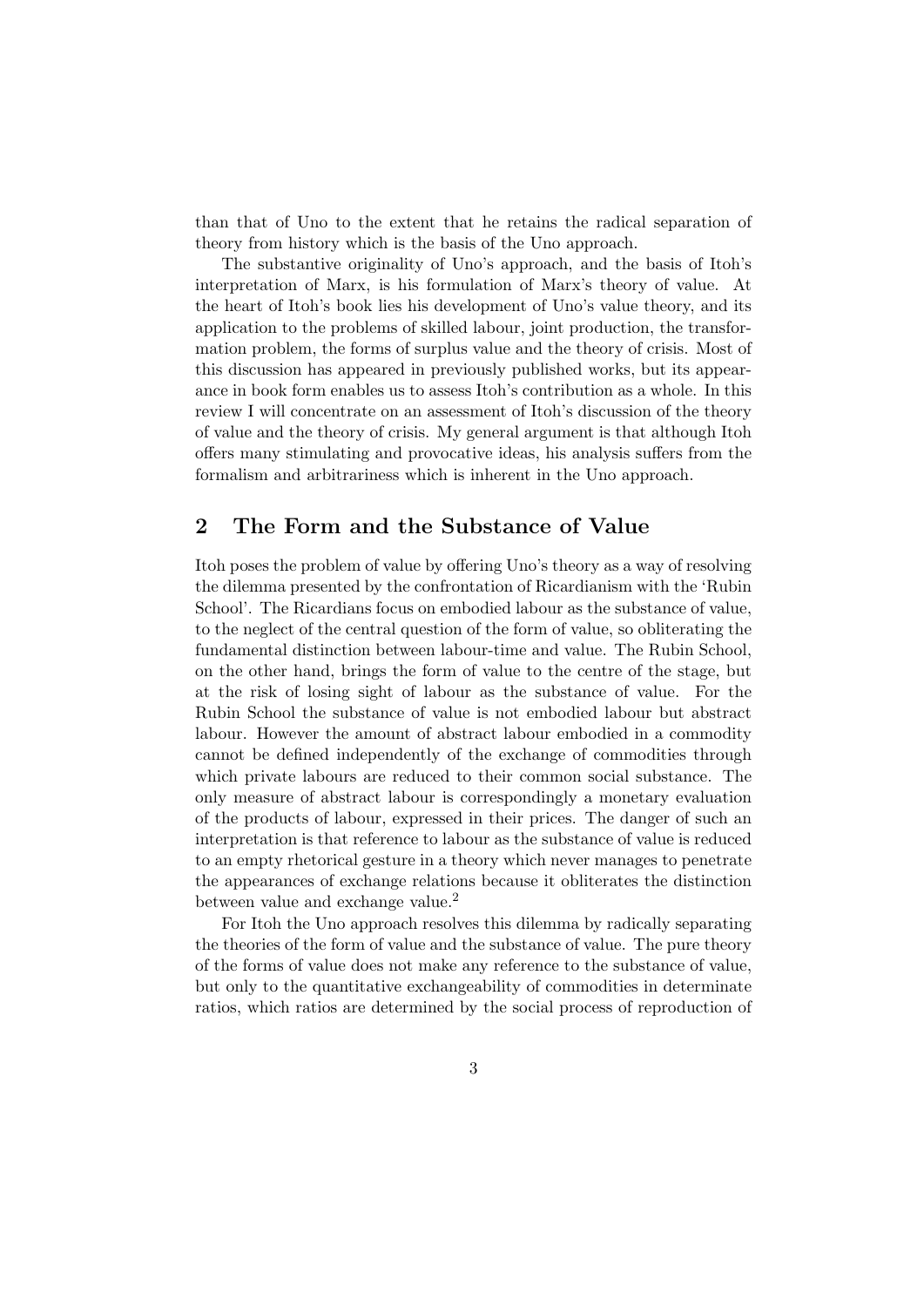commodities lying behind their regular exchange against money. Thus the theory of value is derived from the theory of reproduction. This theory can be applied not only to capitalism, but to all societies in which the systematic exchange of commodities takes place according to the need to reconcile such exchange with economic reproduction. Moreover the theory enables us to develop the pure concept of capital, as self-expanding value, prior to, and independently of, the theory of capitalist production. This allows it to illuminate the limits of the antediluvian forms of merchants' and usurers' capital, and so to establish the necessity of capitalist production as the adequate form of capital.

The substance of value, abstract labour, is equally not confined to the capitalist mode of production. Abstract labour, as the homogeneous expenditure of the human ability to work, measured by time, is a feature of the labour process as a technical process, independently of the social form of production. The amount of labour socially necessary to produce a given product is determined by the technical characteristics of the labour process at a particular stage of its development. The need to allocate the labour-time at the disposal of society is common to all modes of production, regardless of the means by which such an allocation is achieved. Moreover this allocation must, in every form of society, at least establish the conditions for simple reproduction by ensuring that the necessary means of production and subsistence are reproduced. However no such constraint restricts the allocation of surplus labour, and it is this which, for Itoh, underlies the possibility of various forms of class society by enabling ruling classes to appropriate the product of surplus labour and divert it to their own ends.

The capitalist mode of production is not distinguished by the existence of surplus labour, or of abstract labour or the value form, but by the integration of the value form with abstract labour as the substance of value, and of the labour process with the valorisation of capital, as the appropriation and distribution of surplus labour is achieved through the exchange of commodities. The law of value describes the allocation of abstract labour, in accordance with the needs of reproduction, through the form of value.

The separation of the form and substance of value is essential for Itoh because it underlies the relative autonomy of the form of value, which in turn explains how the law of value can regulate the allocation of abstract labour without requiring commodities to exchange in proportion to the amount of labour-time embodied in them. The key to this autonomy, for Itoh, is the distinction noted above between the allocation of necessary labour, which is subject to the minimal requirement of ensuring the reproduction of the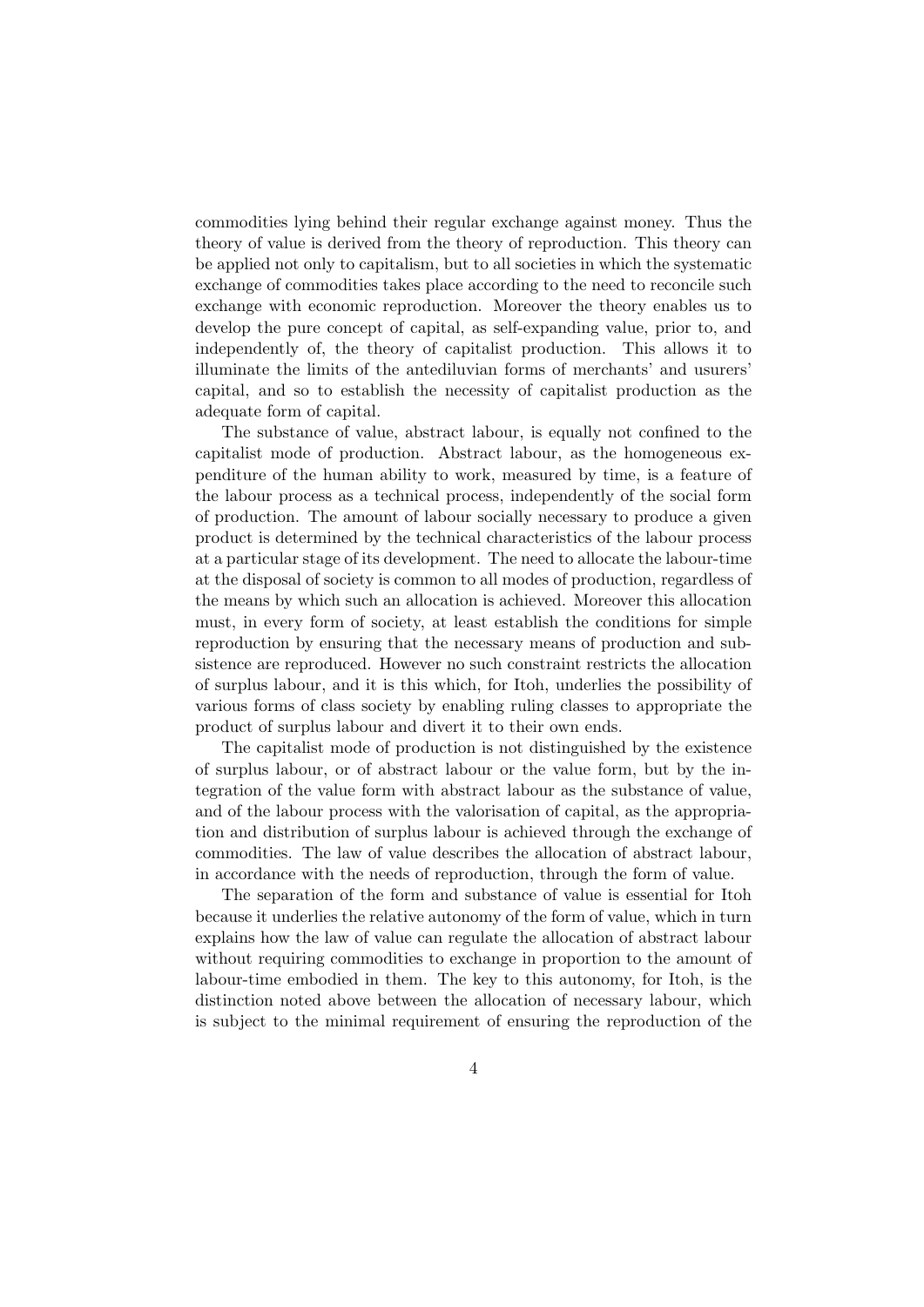necessary means of production and subsistence, and the allocation of surplus labour, which is subject to no such constraint. Thus it is entirely consistent with the social reproduction of the capitalist mode of production that commodities do not exchange in ratios corresponding to the abstract labour embodied in them as surplus labour is redistributed amongst various branches of production through the value form, and indeed the tendency to the equalisation of the rate of profit dictates that exchange should be unequal in this respect. Thus prices of production are not a 'transformation' of values, but are the developed form of value corresponding to capitalist competition. The conclusion is that 'standard prices, as the form of value, are generally regulated by the labour-substance of value, with such slack in the range of unequal exchange of surplus-labour for the commodity products' (p. 136), an argument which is developed through an extensive reinterpretation of the reproduction schemes and re-evaluation of the 'transformation' problem.

On the basis of this analysis of the law of value Itoh explores the problems of skilled labour and joint production. On both theoretical and political grounds he argues that 'skill' is merely one aspect of the differentiated forms of concrete labour, so that from the point of view of abstract labour there is no difference between labours of supposedly different skills, all of which are equally the expenditure of labour-power. The problem of skilled labour therefore relates to the theory of wages, and not to the theory of value.<sup>3</sup> He goes on to argue that the problem of joint products can be resolved within the Uno theory. The allocation of abstract labour between joint products cannot be determined technologically, which implies that it can only be determined through the market mechanism of the value form.<sup>4</sup>

#### 3 Formalism and Value Theory

Itoh's reformulation of the Marxist theory of value certainly addresses the central problem, that of the relation between the form and the substance of value. However the question we have to ask is whether Itoh has succeeded in overcoming the complementary problems which he identifies as those of the Ricardian and Rubin approaches, to provide an integrated theory of value, which can take full account of the determinations imposed through the form of value without losing site of abstract labour as its substance. My own view is that he has not overcome this problem, and I think that this is because of what he regards as the great strength of the Uno approach, the radical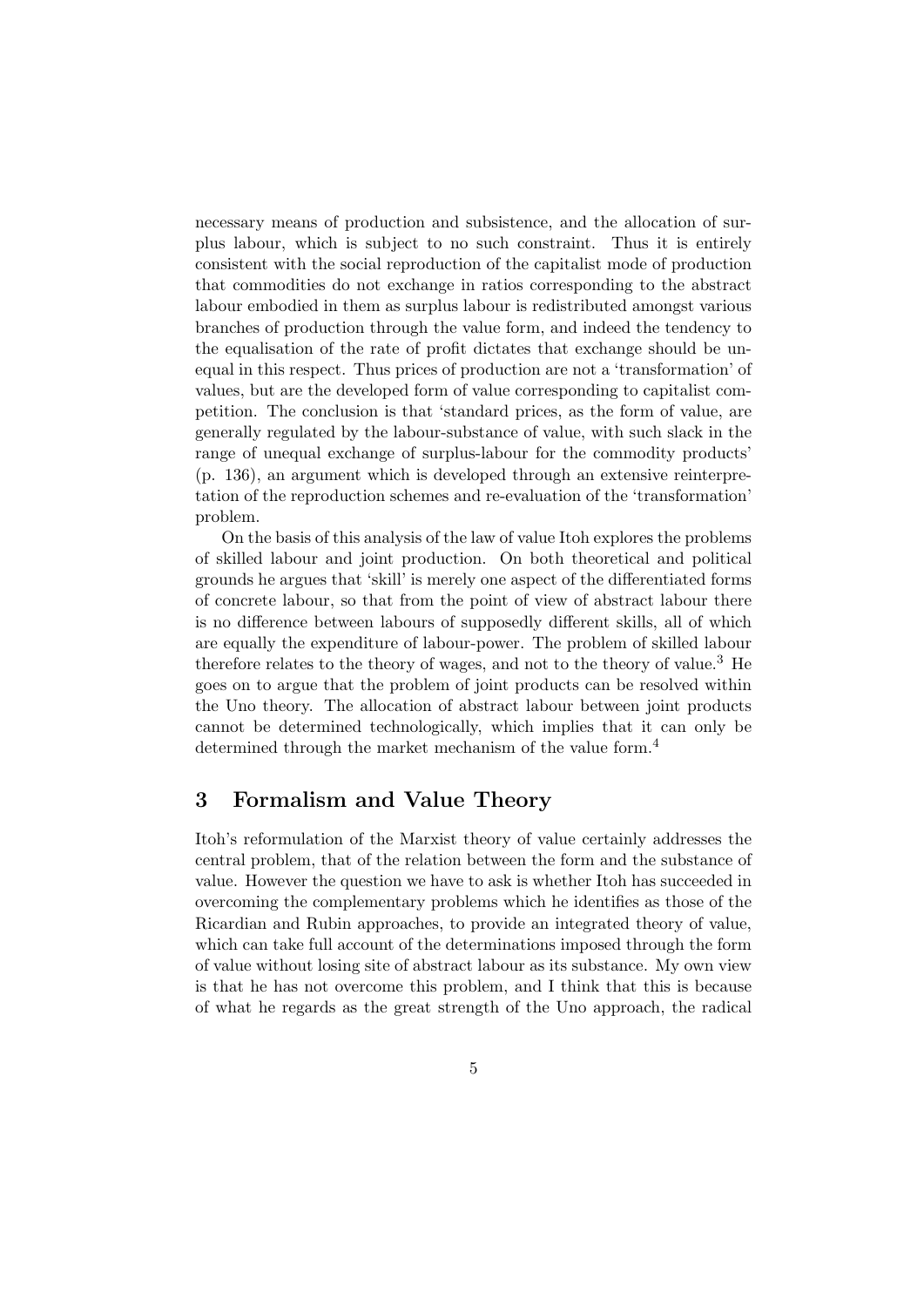separation of the substance from the form of value, a separation which he shares with the Ricardians and the Rubin School, although he pushes it to its limits. If such a separation is posited in the first place, it is difficult to see how the two can be reintegrated. While the Ricardians may be accused of losing sight of the form of value, and the Rubin school of its substance, Itoh manages to retain both only by holding to a dualistic theory, in which the form of value is detached from its substance.<sup>5</sup>

For Itoh the substance of value, abstract labour, is defined as the labourtime socially necessary for the production of a commodity. This is determined by the technical features of the production process under average conditions. While it is certainly possible to define such a magnitude, the crucial question is that of its social significance. In what sense can it be said that this magnitude is 'the substantive basis of regulating the values of commodities with social necessity'? Itoh does not regard the theory of the substance of value as being necessary to determine market prices (p. 130). His theory of market prices is based on a quasi-Marshallian theory of market value, which 'appears as the gravitational centre of market prices'...'reflecting the dominant conditions of production to meet fluctuating demand' (pp. 232–3). Market value cannot be determined by abstract labour, because the latter has no social mode of existence: 'Since there is no direct social means of defining representative conditions of production in various spheres of a commodity economy, the market value corresponding to the representative conditions of production must be sought through the anarchical fluctuations of market price' (p. 232). Thus Itoh's position in the end seems to come back to that of the Rubin School which he dismisses.

The role of abstract labour in the regulation of value is not related to the formation of prices, but to the needs of reproduction. As noted above, if the exchange of commodities as values is to secure the reproduction of the system of production it must secure an allocation of abstract labour such as to ensure that each branch of production is able to renew the necessary means of production and subsistence. In this sense the concept of abstract labour defines the limits within which market values and market prices can fluctuate without compromising social reproduction. However even in this restricted sense the concept of abstract labour is by no means necessary to define the conditions of reproduction, which can be more economically specified in price terms, nor does the concept of abstract labour define any social mechanism by which the appropriate allocation of labour-time, and so social reproduction, is assured. In the end it seems that the only role of the concept of abstract labour is the traditionally minimalist one that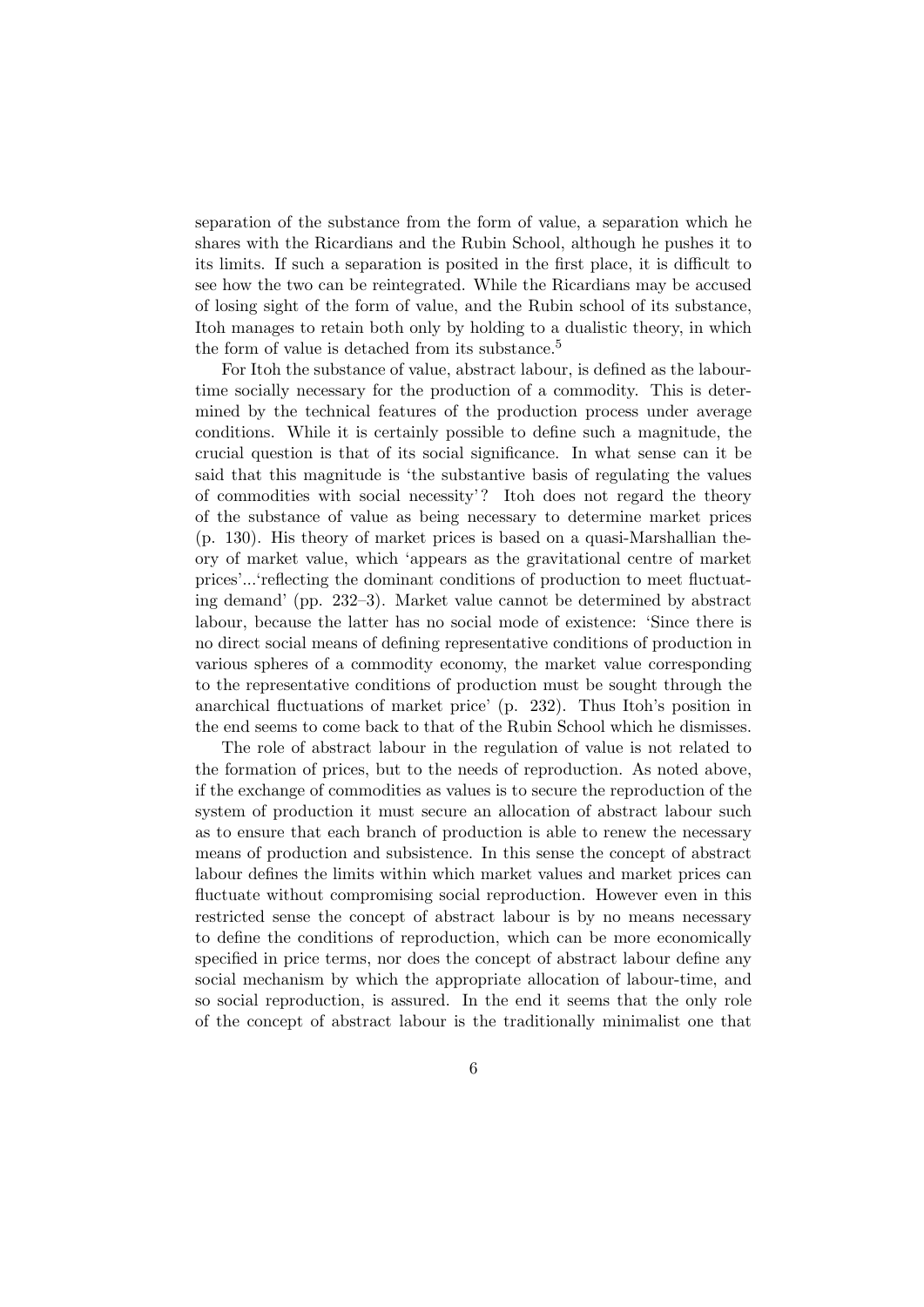it establishes the historical specificity of capitalist society by showing that the capitalist mode of production is only one form in which 'the general economic rules common to different social formations' operate (p. 130). The theory of the substance of value is thus a purely formal theory, without any explanatory power.

This formalism runs throughout Itoh's account of the substance of value, and permeates his analysis of socialism, both in the body of the book and in a special addendum. Since the theory has no substantive significance, the definition of the substance of value is arbitrary. For Itoh it is political criteria which ultimately provide the guide, his insistence on the essential homogeneity of all forms of labour being motivated by a profound and commendable egalitarianism, and his insistence on hanging onto abstract labour as the substance of value being motivated by his desire to provide an objective foundation for such an egalitarianism. His theory of skilled labour, and its application to the question of socialist planning, has challenging implications, and is perhaps the most important feature of his book. But the formalism of his approach prevents him both from setting the theory on a firm foundation and from rigorously developing its implications.

It is certainly true that exchange is not peculiar to capitalist society. However it is only in a capitalist society that the exchange relation is reduced to a quantitative relation between things, and so takes on the value form, as commodities are uniformly reduced to the products of human labour in the abstract. It is certainly true that every mode of social production has to provide some means of regulating the expenditure of human labourpower and the distribution of its products. However it is only in a capitalist society that this regulation is achieved on the basis of the reduction of all concrete human labour to homogeneous abstract labour, a reduction which is only achieved through the alienated form of the exchange of commodities as values. The very notion of labour-time, as a distinct and quantifiable portion of the day, depends on the emergence of wage labour, and so on the distinction between free time, one's own time, and labour-time, time at the disposal of another. Moreover the reduction of concrete labour to homogeneous abstract labour can only be achieved through the alienated form of the exchange of commodities as values, for value is the only mode of existence of abstract labour.

Although the theory of value is at the heart of Marx's critique of capitalism, the value debates of the last few years have become ever-more esoteric. Yet Marx's theory of value is surely very simple, however complex may be its full analytical development. It rests on the observation that labour is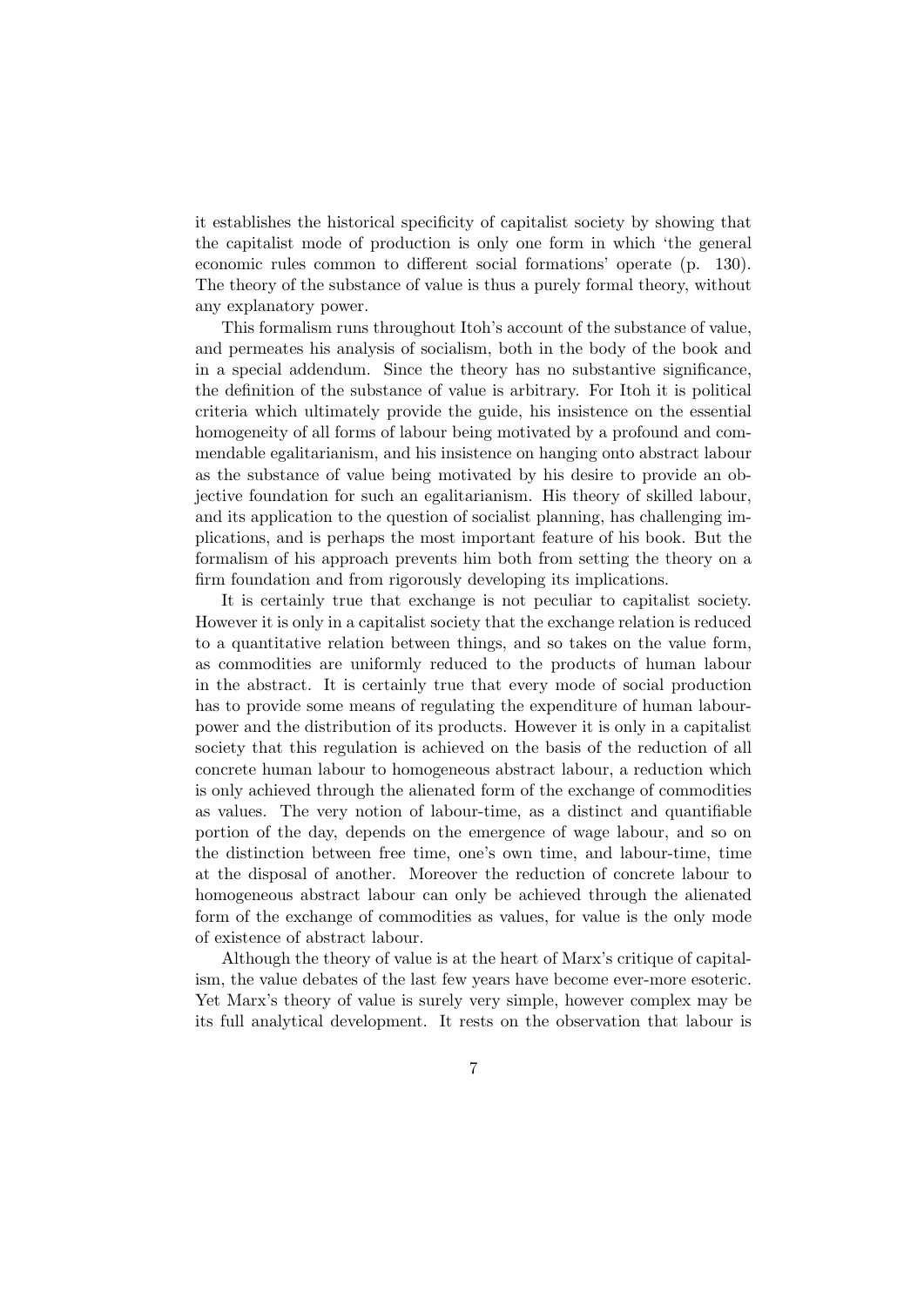the active principle of all production, and that the expenditure and allocation of labour-power in commodity producing societies is regulated through the exchange of commodities. In a hypothetical society of petty commodity producers commodities would be exchanged as the products of labour, through which the labour-time socially necessary to produce a commodity would appear as an objective constraint on the life activity of the individual unit of production in the form of the price, competition tending to force each producer to meet the norms of productivity in order to achieve the normatively established standard of living.

In the capitalist mode of production labour remains the active principle of production. With a given technology how much is produced depends on the skill and ingenuity of the labourer, the intensity of labour and the length of the working day. However commodities are no longer exchanged as the products of labour, but as the products of capital, and the principle of equilibration is no longer that of the equalisation of prices to exchange values corresponding to socially necessary labour-time, but that of the equalisation of the rate of profit. The equalisation of the rate of profit redistributes surplus value among capitalists, and correspondingly modifies the allocation of social labour among branches of production. However the expenditure of labour power is no less subject to the constraint of the labour-time socially necessary to produce the commodity, the only difference being that this constraint now appears in the transformed form of prices of production. In the face of competitive pressure the capitalist can only increase the mass of surplus value appropriated in the form of profit by intensifying labour, increasing the length of the working day, and revolutionising the forces of production.

It should be clear by now that if we regard the expenditure of labourpower as being determined by the technology, so that the theory of value concerns only the allocation and not the expenditure of social labour, and if we abstract from the dynamics of the capitalist mode of production, to focus only on the equilibrium conditions, the labour theory of value is redundant, and the formal models of bourgeois economics provide a more elegant and economical way of determining the set of equilibrium prices. However this is to abstract from the social processes which determine the development of the capitalist mode of production, and it is these social processes which were the object of Capital, and which the labour theory of value alone can illuminate, to develop an analysis of the laws of motion of the capitalist mode of production. Moreover these laws of motion do not define a tendency to equilibrium, but rather define a tendency to overaccumulation and crisis.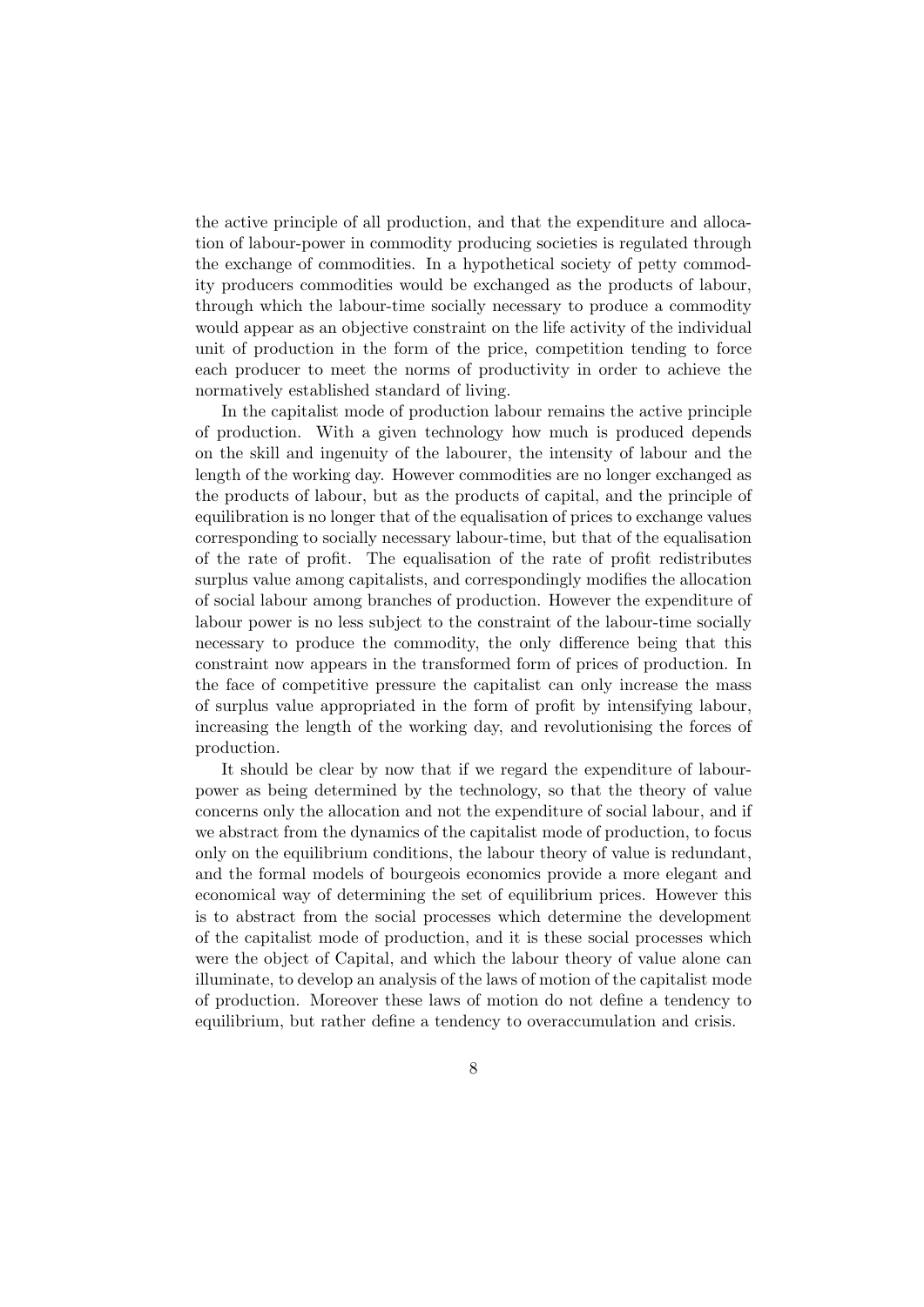#### 4 The Theory of Crisis

The weaknesses of Itoh's formulation of the theory of value reappear in his formulation of the theory of crisis, which again draws heavily on Uno. There is no difficulty in defining the formal possibility of crisis, which is always going to be inherent in a system of commodity production. However a theory of value which emphasises the equilibrating role of commodity exchange in securing social reproduction by regulating the allocation of social labour is clearly going to have some difficulty in establishing the necessity of crisis. Far from representing a development of the theory of value, the theory of crisis in such a context can only be a theory of the breakdown in the operation of the law of value. Thus Itoh requires only that the theory of crisis 'should be consistent with the working of the law of value', insisting that 'crisis theory must clarify how the working of the law of value becomes distorted, destroyed and restored in the course of business cycles' (pp. 292, 293). On these grounds he rejects under-consumption and disproportionality theories because they presuppose the breakdown in the law of value, without explaining such a breakdown. He equally rejects falling rate of profit theories, on the grounds of the counteracting tendencies, of the possibility of accumulation through capital widening, and of the absence of a necessary link between a fall in the rate of profit and the outbreak of a crisis.

For Itoh the key to the theory of crisis is the one commodity whose reproduction is not subject to the law of value, namely labour power. While the law of value provides the means by which an increased supply of any other commodity can be called forth, in response to a temporary increase in its price, the supply of labour power is not regulated by the law of value in this way. Thus the theory of overaccumulation with respect to labour-power provides the only theory of crisis which is fully consistent with the law of value by providing an explanation for the breakdown of that law.

Itoh recognises that Marx explicitly excluded labour shortages as the source of crises.<sup>6</sup> On the one hand, the accumulation of capital is associated with the creation of a relative surplus population which constantly augments the reserve army of labour. On the other hand, in the event of a rise in wages capitalists will respond by substituting dead for living labour. Moreover, as John Weeks noted in his critique of Itoh's crisis theory (Weeks, 1979), there is no reason why an increase in wages should provoke a crisis, rather than merely a decline in the rate of accumulation, which is, in fact, precisely the reaction Marx depicts (Capital, vol 1, p. 770, quoted Itoh, 1988, p. 303).

Itoh recognises the special assumptions required to establish the neces-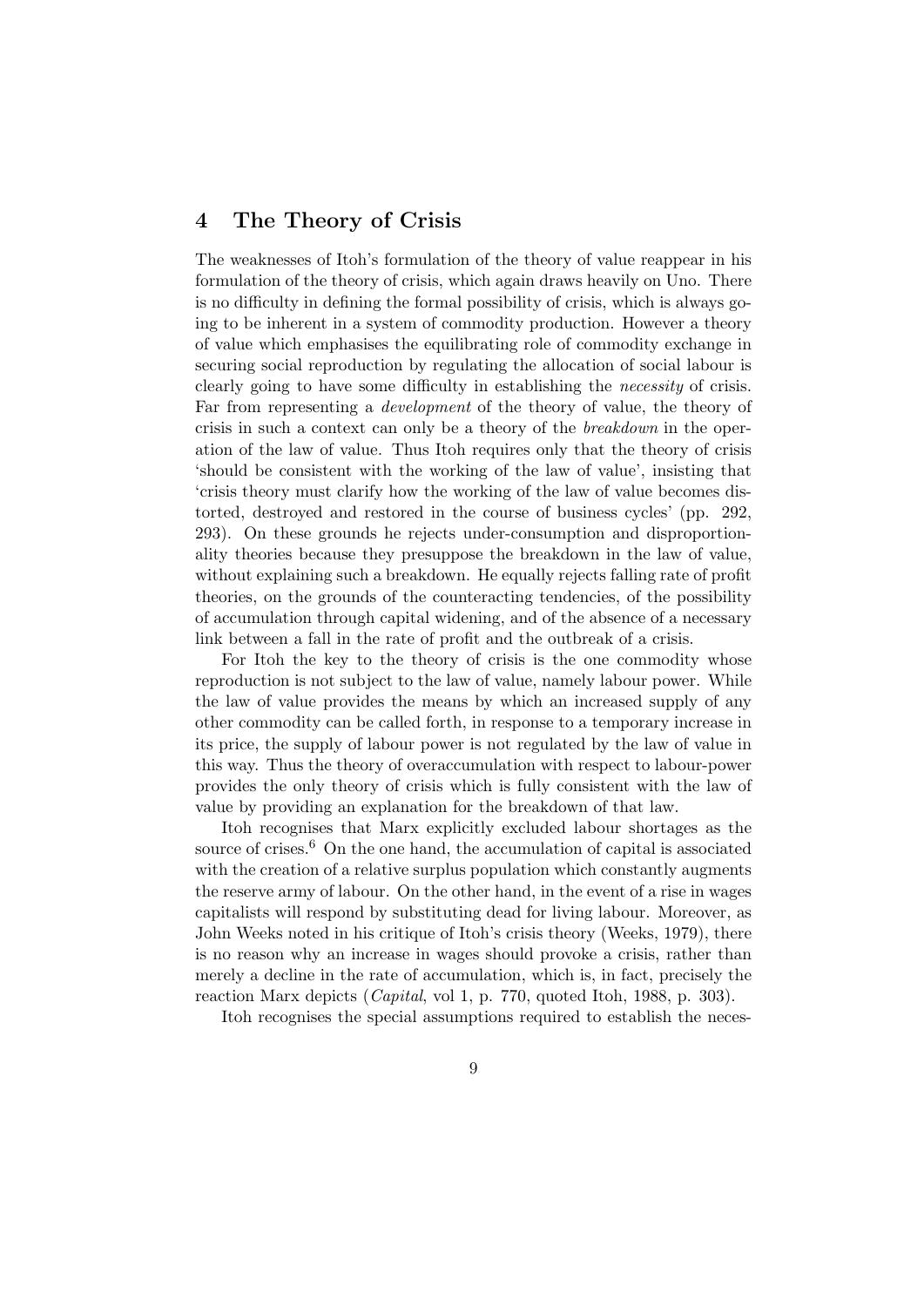sity of a crisis associated with a shortage of labour-power. The necessity of overaccumulation with respect to the supply of labour power is established by the assumption that in the phase of prosperity competition is limited, and so accumulation takes on an extensive form, with little change in the composition of capital, so that employment rises pari passu with investment until the reserve army is exhausted.<sup>7</sup> It is only in the depression that intensified competition leads to the transformation of methods of production and the augmentation of the reserve army of labour to prepare the way for renewed accumulation. However this argument certainly cannot support a theory of the necessity of crisis, since it is a purely contingent hypothesis. Moreover it is a hypothesis which is both counter-intuitive and empirically suspect, if not demonstrably false.

The demonstration of the tendency for accumulation to run head of the reserve army, however tendentious it might be, is still not sufficient to establish the necessity of crisis, rather than a smooth decline in the rate of accumulation, based on a smooth fall in the rate of profit. Itoh fills this gap with an analysis of the impact of a rise in wages on the operation of the law of value. The rise in wages reduces the pace of accumulation and so retards the operation of the law of value by making it more difficult to correct imbalances in supply by the movements of capital. Moreover the rise in wages, which is not counteracted by an increase in the supply of labour power, increases such imbalances by its differential impact on prices. The fluctuations and distortions of prices in turn give rise to growing speculation, much of which is financed by the expansion of credit. However this growing demand for speculative credit comes up against the barrier of a contraction in supply in the face of the decline in profitability, so that interest rates rise. Eventually the fall in the rate of profit and the rise in interest rates lead to a crisis, in which the massive contraction of credit precipitates a cumulative spiral of decline.

#### 5 The Law of Value and the Necessity of Crisis

There can be little doubt that Itoh's theory of overaccumulation with respect to labour power, and his outline of the mechanism of crisis, depicts a possible form of overaccumulation crisis, although its historical relevance might be doubted in a world which has seen a secular expansion in the size of the reserve army on a global scale since the very beginnings of capitalism. However the theory claims much more than this, for it purports to provide a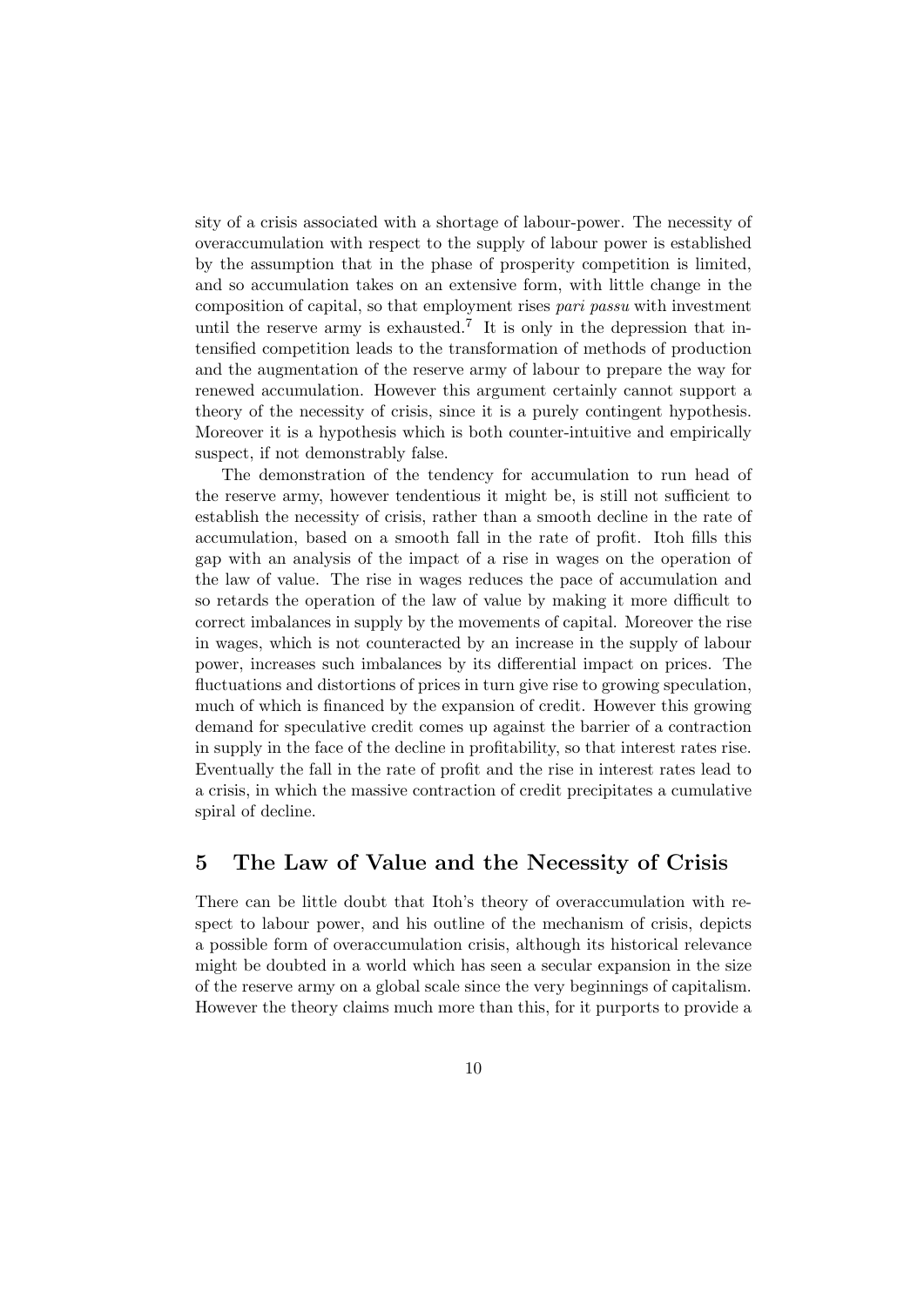theory of the *necessity* of crisis, and indeed to provide the only possible such theory, within the basic theory of capitalism. This claim is based not on the historical tendencies of capitalism as it actually exists, but on the inner logic of the theory. As such the theory of crisis, like the theory of value on which it rests, is essentially arbitrary.

The difficulty of establishing the necessity of crisis for Itoh derives from his interpretation of the law of value as the law of equilibrium, ensuring an appropriate allocation of social labour, which immediately implies that crisis will be avoided so long as the law of value operates normally. To establish the necessity of crisis he accordingly has to explain the breakdown in the operation of the law of value. This explains the special role of labour power in his theory of overaccumulation, for the supply of labour power does not respond to changes in demand, so that the emergence of the commodity form of labour power constitutes a barrier to the smooth operation of the law of value. In my view this interpretation is the antithesis of Marx's theory of value, which is not a theory of equilibration, but of the contradictory and crisis-ridden character of capital accumulation.

At the heart of Marx's theory is the contradiction between value and use-value, whose developed form is the contradiction between the capitalist tendency to develop the forces of production without limit, and the need to confine accumulation within the limits of the social relations of capitalist production. The Uno school emphasises this contradiction, but separates the value and use-value aspects. The theory of value is a part of the pure theory of capitalism, while use-value considerations only appear at the levels of the stages theory and historical analysis. In its operation the law of value confronts barriers which derive from the use-value aspects of commodities, which prevent their reproduction from being smoothly regulated by the law of value. However, labour-power is the only commodity whose reproduction is impervious to the law of value at the level of pure theory, and so can provide the only focus for contradiction in the pure theory of capitalism. The stages theory introduces more general use-value considerations, under the guise of historical contingency rather than theoretical necessity, the reproduction of fixed capital, for example, presenting problems in the phase of imperialism.<sup>8</sup>

For Uno's theory of value, as for bourgeois theories of supply and demand, disproportionalities are liquidated by the movement of capitals between branches of production in response to fluctuations in prices and profitability. However this vision of a self-equilibrating system is developed in abstraction from the social form of capitalist production, in which capital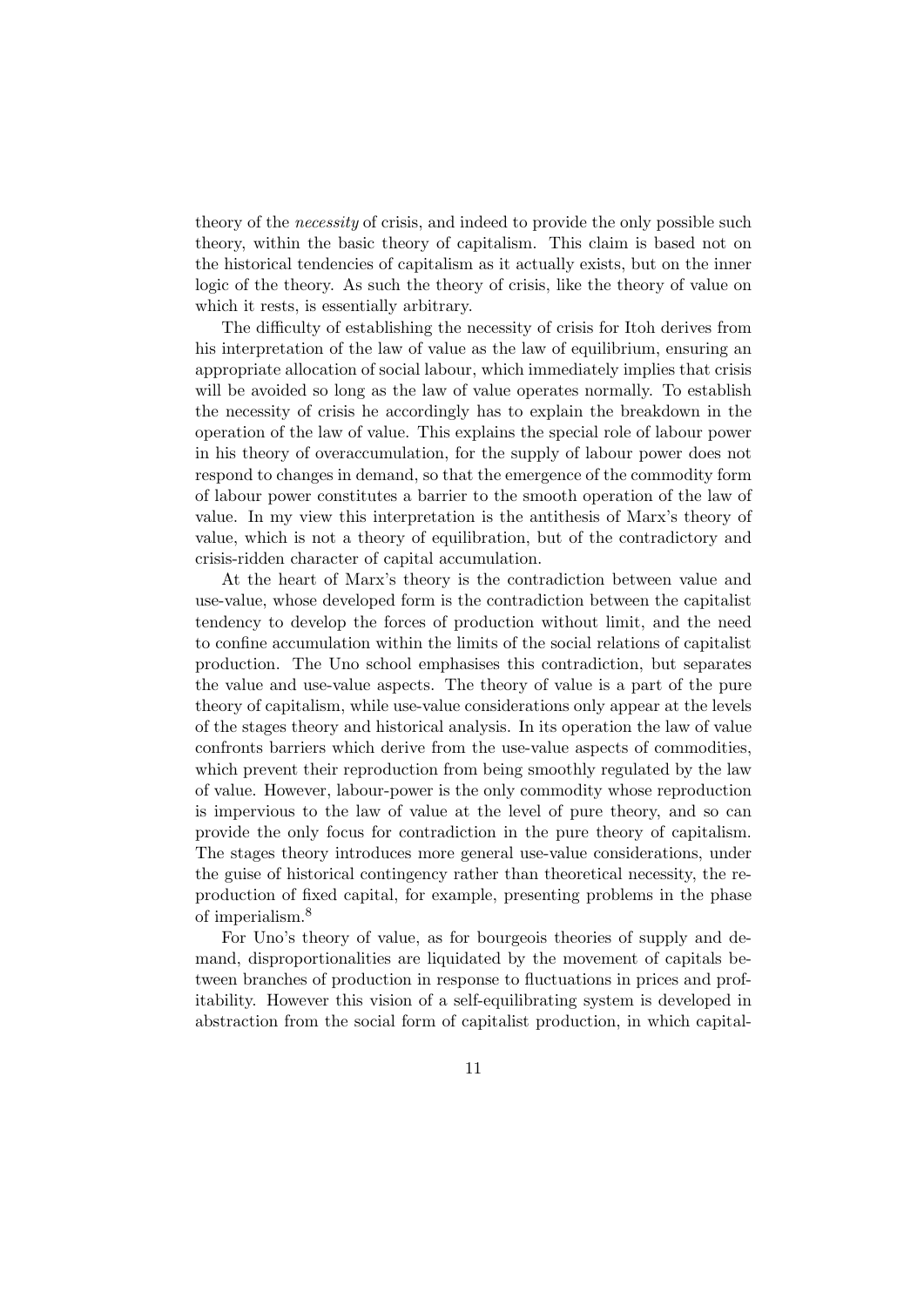ists do not simply appropriate profit by adjusting supply in response to the fluctuations of demand, but by extracting and appropriating surplus labour. In the face of competitive pressure the less successful capitalist does not simply give up the struggle and call in the receiver, but seeks to restore profitability by extending the working day, intensifying labour or revolutionising the forces of production. The more successful capitalist does not confine his production within the limits of the market, but seeks to capitalise on his advantage by expanding capacity, intensifying labour and extending the working day. Thus the law of value, imposed on capitalists through the pressure of competition, underlies the tendency for capital constantly to expand the forces of production without regard to the limits of the market. Accumulation does not take the form of the smooth adjustment of supply and demand in response to the movement of prices, but takes the form of a permanent tendency to overaccumulation and crisis, and is achieved only through a permanent class struggle. When accumulation confronts the barriers of the market the liquidation of surplus capital is not achieved by the smooth transfer of capital to new branches of production but by the devaluation of capital, the destruction of productive capacity, and the 'redundancy' of labour.

The tendency to overaccumulation and crisis is common to all branches of production and to all phases of the business cycle. It is not simply a matter of the ignorance and uncertainty that undermines the smooth operation of the market, but of the social form of capitalist production as production for profit, through which competition compels capitals to develop the forces of production without regard to the limits of the market. It is, correspondingly, not a matter of the breakdown of the law of value, but its necessary mode of operation.

The tendency to overaccumulation in a particular branch of production will be reinforced to the extent that opportunities for surplus profit persist, as the result of a rapidly growing market, continued technical advance, and the time taken for the expanded capacity to result in an increased product, and to the extent that less successful capitalists are able to survive by intensifying labour, extending the working day, or securing credit. Thus the tendency to overaccumulation appears in the form of the uneven development of the various branches of production, the resulting disproportionalities being the consequence not of the breakdown of the law of value, but of the development of its contradictory foundation in the production of commodities as values.

Itoh recognises the role of growing disproportionalities in the crisis, but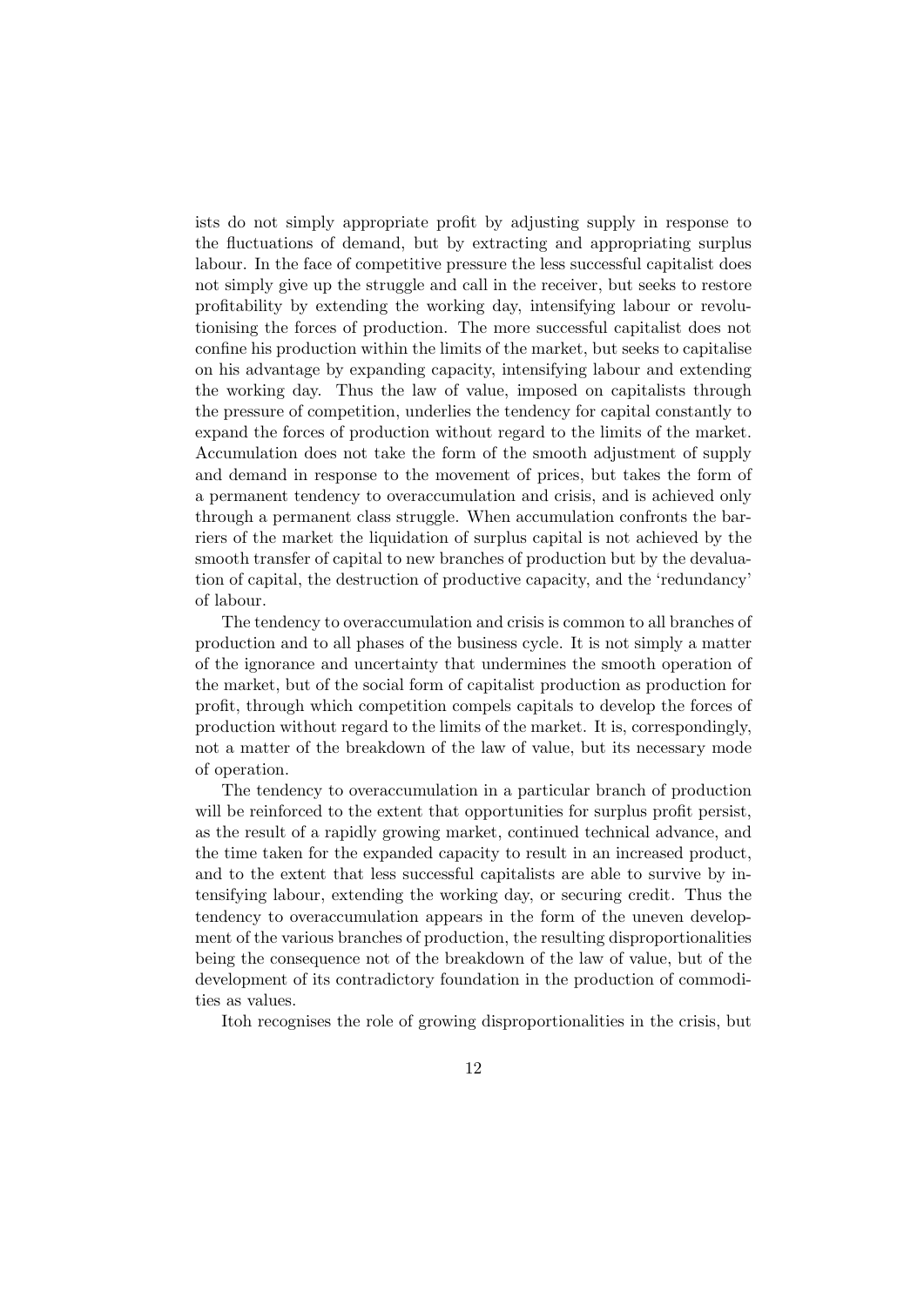for Itoh such disproportionalities are a symptom of the breakdown of the law of value provoked by overaccumulation with respect to labour power, rather than of its normal operation. Itoh provides a clear and concise account of the way in which disproportionalities can be absorbed by the expansion of credit, and of the way in which the expansion of credit sustains and encourages the overaccumulation and uneven development of capital, which must eventually culminate in a crisis, which will be the more severe the greater the extent of overaccumulation that it has sustained. However Itoh confines this analysis to the phase of crisis, without realising that credit plays this role throughout the cycle, because he presumes that in the phase of expansion disproportionalities will not emerge because of the smooth operation of the market.

In order to establish the necessity of crisis at the level of the basic theory we have already seen that Itoh has to follow Uno in making arbitrary, and counter-intuitive, assumptions about the form of accumulation so as to establish the progressive exhaustion of the reserve army of labour. However the necessity of crisis also rests on abstraction from the state, and particularly from the ability of the state to regulate the system of money and credit. The shortage of labour and consequent wage increases only precipitate a crisis, in Itoh's theory, because accumulation is sustained, despite the fall in the rate of profit, by the speculative, and increasingly inflationary, overexpansion of credit, which undermines the law of value.

It has been well established, at least since the Bullionist controversy at the beginning of the nineteenth century, that left to their own devices bankers will tend to fuel overaccumulation by overexpanding credit. Since the 1844 Bank Act the need to restrain the growth of credit in order to forestall such an eventuality has been the official basis of the monetary and financial policies of the state, and rising money wages have been seen as a primary indicator that domestic credit expansion needs to be curbed. It would seem that, within Itoh's theory of accumulation, all that is required to stave off crisis, and to regulate the cyclical form of accumulation, is for the state to pursue appropriate fiscal and monetary policies, which will restrict the rate of accumulation to the rate of growth in the supply of labour power.<sup>9</sup> Itoh justifies his abstraction from the state on the grounds that the state has no place in the pure theory of the capitalist economy. While such an argument is questionable in general, it is particularly inappropriate when considering the system of money and credit, which has increasingly come to rest on the foundation of state money. Be that as it may, the argument for the necessity of crisis offered by Uno and Itoh is peculiarly scholastic,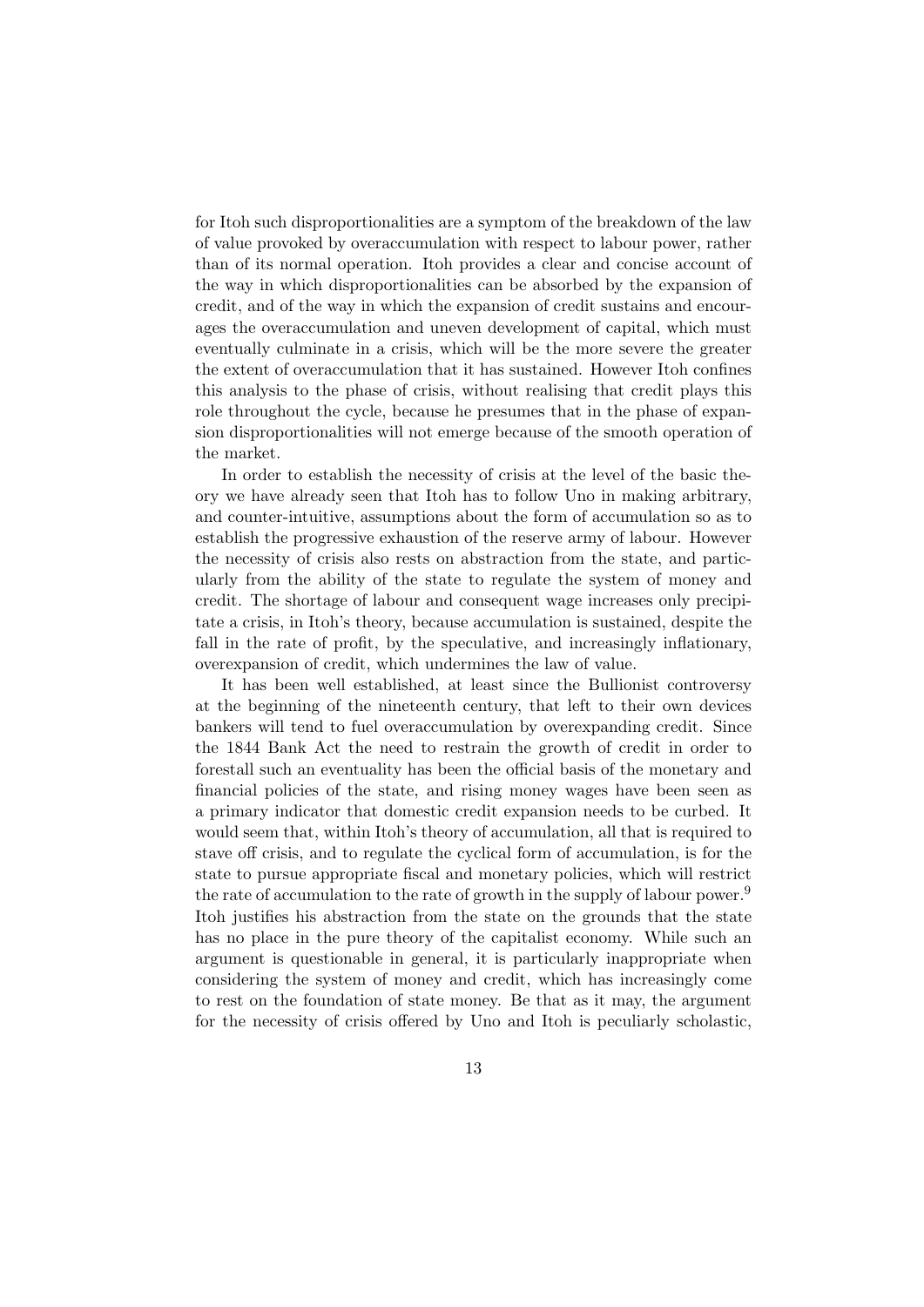for the necessity in question is exclusively theoretical, and rests on arbitrary premises. Not only does this not imply the historical necessity of crisis, the introduction of historical considerations makes it clear that the state can, through monetary regulation, overcome the tendency to overaccumulation and crisis and so sustain accumulation indefinitely.<sup>10</sup>

# 6 The Basic Theory of Capitalism and the Historical Tendencies of Accumulation

Itoh's theory is formulated at a high level of abstraction, that of the pure theory of capitalism, and is not intended to be applied directly to the historical development of the capitalist mode of production. For the Uno school the stages theory provides the mediating link between pure theory and historical analysis. On the other hand, Itoh seeks to avoid the charge of formalism by insisting that the pure theory of capitalism is based primarily on the historical tendencies to be observed in the development of the purest form of capitalism, which was essentially that of the middle of the nineteenth century. Thus the implication is that the theory offers an analysis of the historical tendencies of mid-nineteenth century capitalism, but has to be further developed, primarily to take account of the counter-tendencies which have been mobilised since the 1870s, which complicate the picture with more or less contingent political and historical considerations.

Itoh appears to see overaccumulation with respect to labour power as the typical form of crisis in the middle of the nineteenth century, although he does not identify a single crisis in which such overaccumulation played a significant part.<sup>11</sup> The concentration and centralisation of capital since the late nineteenth century has weakened the operation of the law of value, and so introduced complicating factors which modify the forms of crisis. For Uno these complicating factors are to be specified by the stages theory. Itoh departs from Uno at this point, and believes that they are amenable to analysis at the level of pure theory, focussed on the growth of fixed capital.

The rise of heavy industry in the late nineteenth century stimulated the enormous concentration and centralisation of capitals. The scale and gestation period of investment in fixed capital gave accumulation a markedly speculative character, leading to growing disproportionalities between the various branches of production, marked particularly by over-investment, with investment-led booms turning to crisis and depression as increased productive capacity confronted the barrier of the limited market. The growth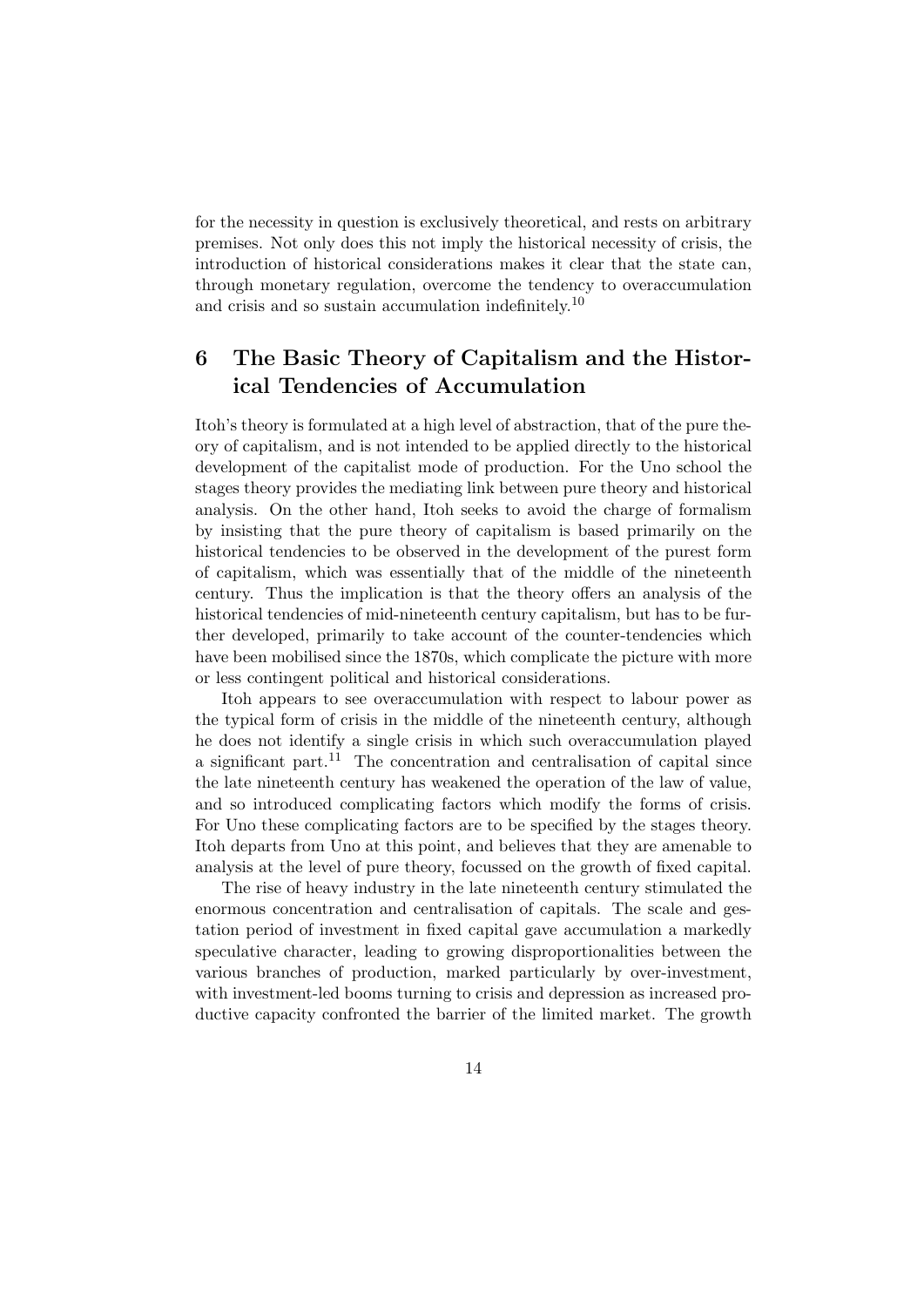of credit and financial institutions, the emergence of monopolies, and the rise of the interventionist state further complicate the pattern of overaccumulation and crisis, so that the business cycle becomes irregular and its course uneven, with acute crises often being staved off at the expense of the persistence of surplus capacity, which severely depresses the rate of profit.

The introduction of fixed capital transforms Itoh's crisis theory from a labour-shortage to a disproportionality theory. While overaccumulation with respect to labour-power is always a possibility, the typical form of the modern business cycle is determined by the tendencies to the overaccumulation and uneven development of capital which are associated with the growing importance of fixed capital. However it is not fixed capital as such which determines this theoretical shift, but rather the introduction of use-value considerations in recognising that the accumulation of capital can only be sustained if capital is embodied in the forms of productive and commodity capital, which limits the free mobility of capital between branches of production in the face of fluctuations in the rate of profit, and so the equilibrating tendencies of the law of value. The growing importance of fixed capital, particularly associated with the expansion of the railways from the mid-nineteenth century, certainly gave the tendency to overaccumulation and crisis a particular historical character. However the tendency was no less marked in the first half of the nineteenth century, when poor communications meant that a substantial portion of capital was tied up in the form of commodity capital, and the long gestation period of agricultural investment in particular was a prime source of the uneven development of the principal branches of production. Thus the tendency to overaccumulation and uneven development is not the result of the growing importance of fixed capital in the imperialist stage, but of the underlying contradiction between the production of commodities as values and their production as use-values. It is only the exclusion of use-value considerations from the pure theory that leads Itoh, following Uno, to see this tendency as the result not of the internal contradictions of the law of value, but of a particular historical phase of capitalist development. On the other hand, Itoh's break with Uno, marked by his development of a theory of fixed capital, introduces use-value considerations into the framework of the basic theory, which undermines Uno's entire methodological edifice and shows the way forward to a more adequate theory of value and crisis.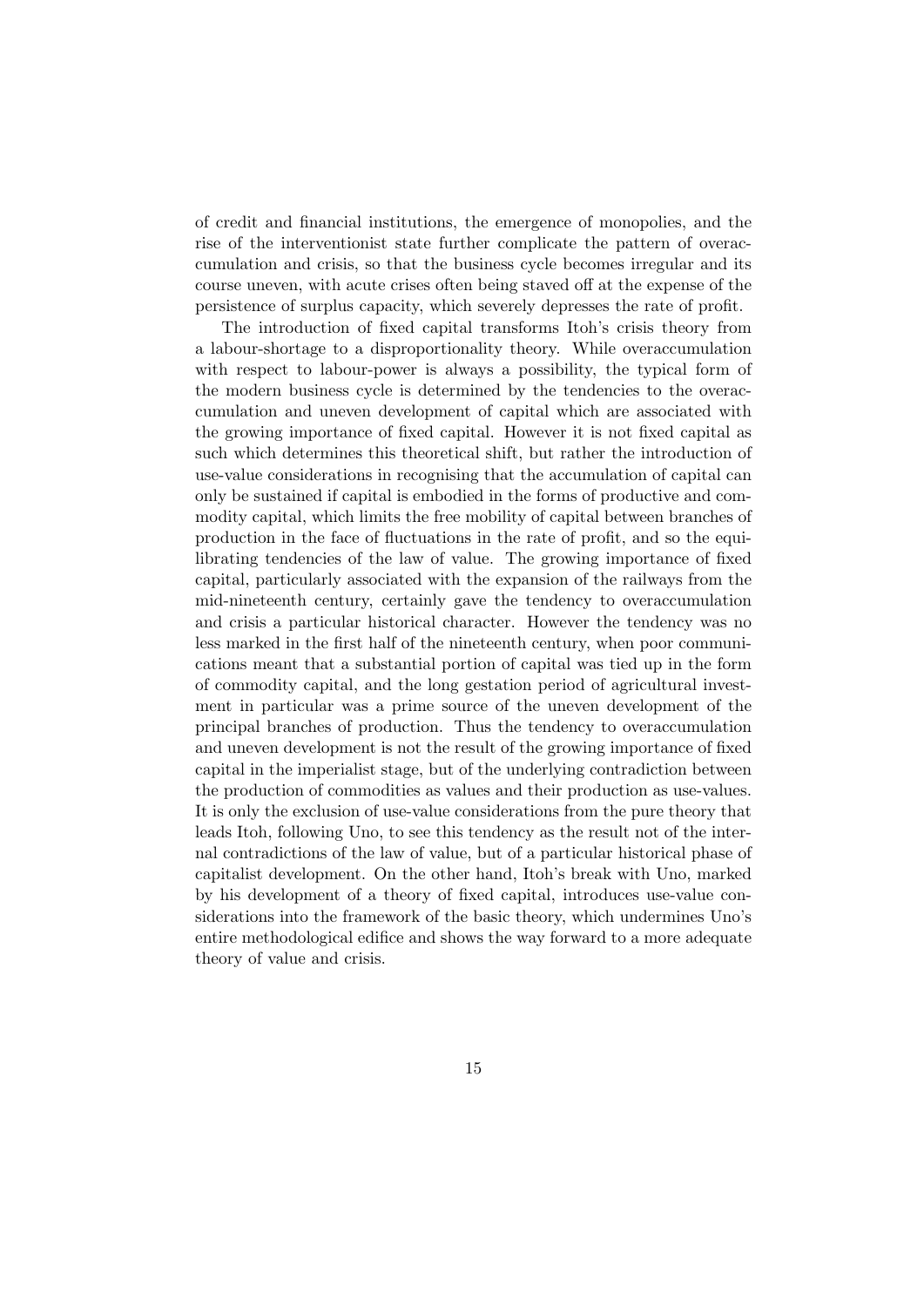### 7 Conclusion

In this article I have been concerned to criticise the theoretical and methodological foundations of Itoh's Basic Theory of Capitalism in the Uno approach. In conclusion, however, I would like to stress the positive contributions of Itoh's book, which point beyond the arid scholasticism of the Uno School. In his concern to give his analysis historical and political relevance Itoh repeatedly breaks through the formalism of the Uno approach, whether in his analysis of the antediluvian forms of capital, the problem of skilled labour, the functional forms of capital, or the theory of crisis, to provide stimulating and provocative arguments, which make the book essential reading for all those concerned with the development of Marxist theory.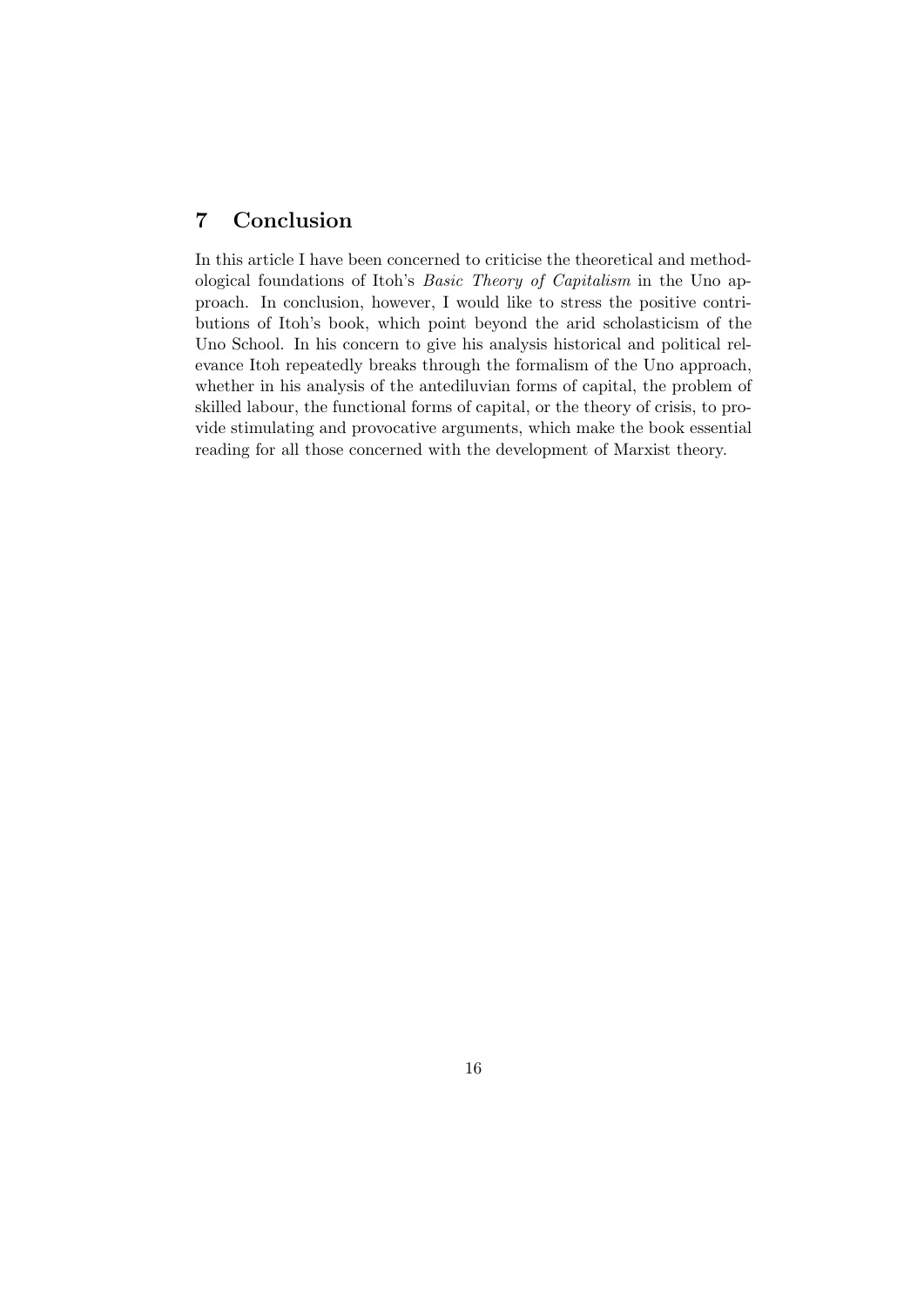### Notes

<sup>1</sup>Kozo Uno's *Principles of Political Economy* has been published in English. Robert Albritton (1984, 1986) provides a synthetic reconstruction of the Uno approach, based on the limited literature available in English, and particularly the work of Thomas Sekine, in which the Uno approach is set on rigorously Hegelian foundations.

<sup>2</sup>Itoh's characterisation of the 'Rubin School' might be disputed: Rubin's own position seems to me to be very close to that of Itoh. The real sinners seem to be Sue Himmelweit and Simon Mohun (1978)

<sup>3</sup>Itoh does not explore the other dimension of this problem, which is that of the intensity of labour. Although he argues that there is no necessary relationship between the skill and intensity of labour, and notes that it is impossible to provide any objective measure of intensity, this does not make the problem go away. The crunch question is simple: does an increase in production due to an intensification of labour, or to an increased level of 'skill', increase the mass of value produced, or does it immediately devalue the product in accordance with the reduction in the labour-time socially necessary to produce it? This question can only be addressed within a theory of value as a theory of the *dynamics* of capitalism, which Itoh does not provide.

<sup>4</sup>Itoh sees this concession to the Rubin School in allowing values to be determined in the market, within the limits of the total labour-time embodied in the joint products, as being of limited significance. However the centrality of the problem for the Sraffian critics of Marx derives from their treatment of existing fixed capital as a joint product, and it is fixed capital which really creates the problems for embodied labour theories of value, whether of the Ricardian or Uno varieties. Itoh rejects the joint-product approach to fixed capital, but he doesn't develop his own analysis of fixed capital, which is very unfortunate given the central role he ascribes to fixed capital in his theory of crisis.

<sup>5</sup>This same problem can be posed as that of the relation between production and circulation. Cf. Simon Clarke(1980), and especially Diane Elson 'The Value Theory of Labour', in Elson (1979).

 ${}^{6}$ Against this he notes the association which Marx emphasised between the course of wages and the course of the business cycle. However there is no evidence that Marx saw fluctuations in the reserve army 'as a basis of a decennial business cycle' (p. 297), rather he saw fluctuations in wages as mirroring the fluctuations of the cycle. In Chapter 15 of Volume 3 of Capital he does relate the outbreak of crisis to the exhaustion of the reserve army, but the latter is only an additional factor which compounds a hypothetical overaccumulation crisis in which capitalism has reached its ultimate limits, where 'the expanded capital produces only the same mass of surplus value as before' (p. 360).

 $7$ This argument sits uneasily alongside the claim that the law of value operates smoothly in the phase of prosperity, which would imply the smooth liquidation of backward capitals, and so the absence of barriers to technological innovation. Itoh also excludes those portions of the reserve army recruited from the destruction of petty production or from the household, on the grounds that such consideration is not relevant to the pure theory of capitalism.

<sup>8</sup>This leads directly to Uno's social democratic diagnosis of contemporary capitalism. The development of monopoly and state intervention, culminating in the transition to socialism, is dictated by the increasing inability of capitalism to subordinate the reproduction of use-values to the law of value. Itoh does not explicitly develop this aspect of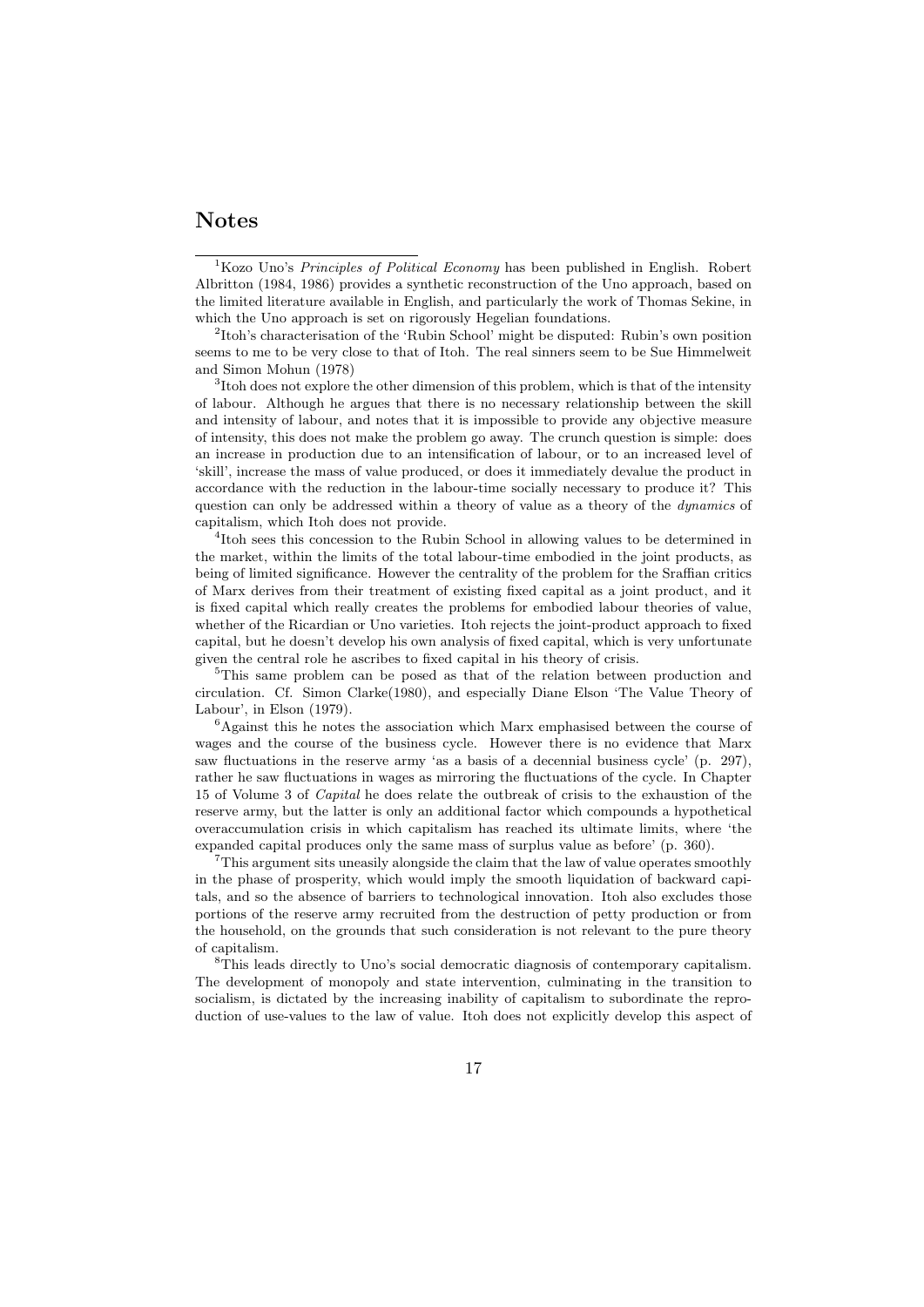## References

Albritton, Robert (1984) 'The dialectic of capital: a Japanese contribution', Capital and Class, 22, 1984, pp. 157–176.

Albritton, Robert (1986) A Japanese Contribution to Marxist Theory, Macmillan, Basingstoke.

Aglietta, Michel (1981) A Theory of Capitalist Regulation, New Left Books, London.

Armstrong, Phil, Glyn, Andrew and Harrison, John (1984) Capitalism Since World War II, Fontana, London.

Clarke, Simon (1980) 'The Value of Value', Capital and Class, 10, 1980. Clarke, Simon (1988) Keynesianism, Monetarism and the Crisis of the State, Edward Elgar, Aldershot.

Uno's theory, but nor does he provide an alternative formulation of the contradiction.

<sup>9</sup>The only crisis which Itoh explicitly attributes to overaccumulation with respect to labour power is that of the late 1960s. Although such an interpretation is widespread (see especially Armstrong, Glyn and Harrison, 1984), it is difficult to justify empirically. Although profits fell while real wages continued to rise, there is no evidence that the profit squeeze was the result of rising real wages. The fact that the crisis was a global crisis, despite very different labour supply conditions in different countries, the fact that the crisis led to an enormous augmentation of the reserve army, and the fact that participation rates continued to grow rapidly after the onset of crisis, cast considerable doubt on the hypothesis. However, even if the profit squeeze had been caused by an acceleration in the rate of growth of real wages as accumulation ran ahead of the supply of labour power, the proximate cause of the crisis, according to Itoh's analysis, would lie in the excessively expansionary policies which had permitted such overaccumulation. Far from being necessary, the crisis would merely have been the result of fiscal and monetary mismanagement.

<sup>10</sup>The cost, for the Uno school, of such restrictive credit policies would be to remove the technological innovation which supposedly only occurs in the face of intensified competition in the wake of a crisis.

 $11$ Of course every crisis is also determined by contingent historical factors. However a theory of the necessity of crisis is of purely scholastic interest if it cannot play a part in explaining the historical development of capitalism. Although money wages rose in the boom, along with all prices, the tendency in the nineteenth century was, if anything, for real wages to move contra-cyclically, a feature which plays a central part in Aglietta's theory of the regime of extensive accumulation (Aglietta, 1981). As Itoh recognises (Itoh, 1980, p. 140), the nineteenth century business cycle was marked by the uneven development of the leading branches of production, and was dominated by the movements of commodity prices, not by the course of real wages. I have tried to develop a more adequate historical and theoretical account of the tendency to overaccumulation and crisis in Clarke (1988).